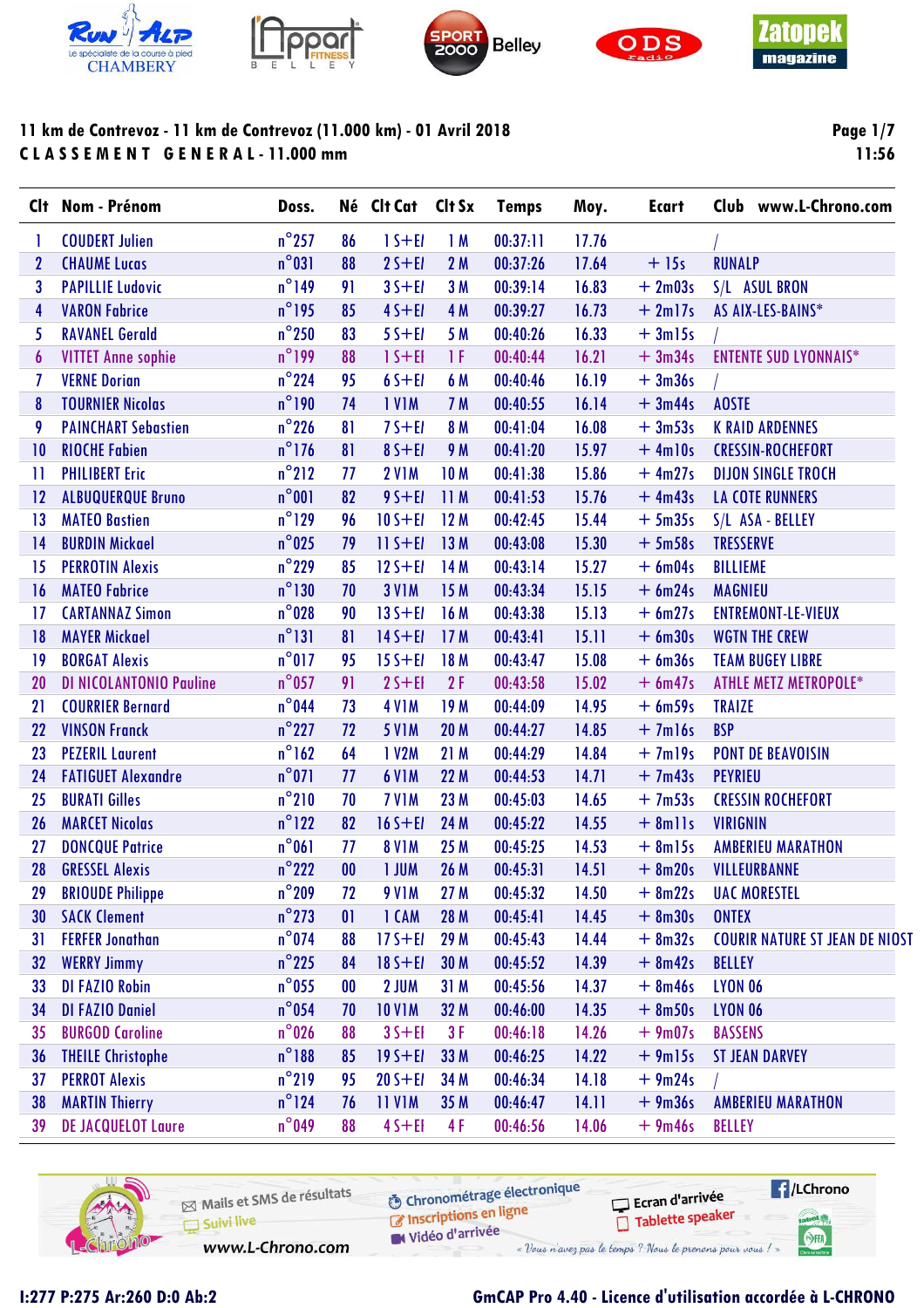









**Page 2/7 11:56**

| $n^{\circ}$ 245<br>88<br>$55 + EI$<br>5 F<br>00:47:01<br>14.04<br>$+9m51s$<br>40<br><b>ROUSSEAU Pascaline</b><br><b>LYON ATHLETISME</b><br>$n^{\circ}$ 068<br>36 M<br><b>EXERTIER Stephane</b><br>82<br>$21 S + E1$<br>00:47:10<br>14.00<br>$+9m59s$<br><b>LA CHATVOYARDE</b><br>41<br>$n^{\circ}$ 121<br>37 M<br>13.96<br>42<br><b>MAGNIN Frederic</b><br>73<br><b>12 V1M</b><br>00:47:17<br>$+10m06s$<br><b>CUZIEU</b><br>$n^{\circ}011$<br><b>13 V1M</b><br>38 M<br>13.96<br>$+10m07s$<br><b>BREGNIER-CORDON</b><br>43<br><b>BLANCHIN Sebastien</b><br>77<br>00:47:18<br>$n^{\circ}$ 208<br>$22S + EI$<br>39 M<br>13.95<br><b>ST VULBAS VELO SPORT</b><br>44<br><b>CASANOVA Maxime</b><br>83<br>00:47:20<br>$+$ 10 $m$ 10s<br>$n^{\circ}$ 023<br>13.93<br>45<br><b>BROQUIER Alain</b><br>77<br><b>14 V1M</b><br>40 M<br>00:47:22<br>$+$ 10m12s<br><b>MONTFERRAND LE CHATEAU</b><br>$n^{\circ}$ 151<br>2 CAM<br>13.88<br>46<br><b>PATS NOUGUES Marec</b><br>02<br>41 M<br>00:47:33<br>$+10m22s$<br><b>ALLIGATORS</b><br>$n^{\circ}$ 126<br><b>15 V1M</b><br>42 M<br>13.88<br>$+10m24s$<br>47<br><b>MARY Christophe</b><br>73<br>00:47:34<br><b>FEURS TRIATHLON</b><br>$n^{\circ}$ 194<br>$23S + EI$<br>43 M<br>48<br><b>VALOT Damien</b><br>85<br>00:48:07<br>13.72<br>$+10m57s$<br><b>MEXIMIEUX</b><br>$n^{\circ}$ 039<br>44 M<br>13.51<br>49<br><b>COIFFET Sylvain</b><br>77<br><b>16 V1M</b><br>00:48:52<br>$+$ 11 $m42s$<br><b>BELLEY</b><br>$n^{\circ}$ 043<br>$24 S + E1$<br>45 M<br>13.49<br>50<br><b>COTTAREL Valentin</b><br>96<br>00:48:56<br>$+$ 11 $m45s$<br><b>BSP</b><br>$n^{\circ}$ 056<br><b>DI FAZIO Thomas</b><br>02<br>3 CAM<br>13.47<br>46 M<br>00:49:00<br>$+$ 11 $m49s$<br><b>LYON 06</b><br>51<br>$n^{\circ}$ 215<br>$25 S + E1$<br>47 M<br>13.46<br><b>BARRACHINA Alexandre</b><br>89<br>00:49:02<br>$+$ 11m51s<br><b>COURIR NATURE</b><br>52<br>$n^{\circ}$ 239<br><b>BARBIER Eric</b><br>64<br><b>2 V2M</b><br>48 M<br>13.43<br><b>BSP</b><br>53<br>00:49:08<br>$+$ 11m58s<br>$n^{\circ}251$<br>$26 S + E1$<br>49 M<br>13.41<br><b>TRIPLE EFFORT ENTHOUSIAST</b><br><b>SALOMON Vincent</b><br>84<br>00:49:14<br>$+ 12m04s$<br>54<br>$n^{\circ}$ 147<br><b>NAGOT Fabrice</b><br>63<br>3 V2M<br>13.40<br>55<br>50 M<br>00:49:15<br>$+ 12m05s$<br><b>VAUX-EN-BUGEY</b><br>$n^{\circ}116$<br>13.37<br><b>LENOURRY Roger</b><br>56<br>1 V3M<br>51 M<br>00:49:23<br>$+$ 12m13s<br><b>CHESSENAY</b><br>56<br>$n^{\circ}$ 233<br><b>MONOD Frederic</b><br>62<br><b>4 V2M</b><br>13.36<br>LES PRINCES EN FOULEE<br>57<br>52 M<br>00:49:25<br>$+$ 12m14s<br>$n^{\circ}$ 119<br>53 M<br>13.34<br><b>LONG Jean-marc</b><br>66<br>5 V2M<br>00:49:28<br>$+ 12$ m $18s$<br>MASSIGNIEU-DE-RIVES<br>58<br>$n^{\circ}$ 265<br><b>MASSON Patrick</b><br>6 V2M<br>54 M<br>13.31<br>$+ 12m25s$<br>59<br>61<br>00:49:35<br><b>CREMIEU</b><br>$n^{\circ}$ 170<br><b>2 V3M</b><br>55 M<br>13.27<br>$+ 12m34s$<br>60<br><b>RAMBORGUI Jean paul</b><br>56<br>00:49:44<br><b>HAUTEVILLE</b><br>n°019<br><b>BOUVIER Jerome</b><br>13.25<br>92<br>$27S + EI$<br>56 M<br>00:49:50<br>$+ 12m40s$<br><b>TEAM BUGEY LIBRE</b><br>61<br>$n^{\circ}087$<br>4 CAM<br>57 M<br>13.20<br><b>GINDRE Victor</b><br>01<br>00:50:01<br>$+ 12m50s$<br><b>C.R.V. LYON TRIATHLON</b><br>62<br>$n^{\circ}$ 217<br>89<br>$28 S + E1$<br>58 M<br>13.16<br><b>COURIR NATURE</b><br>63<br><b>ARCHER Pierre</b><br>00:50:09<br>$+ 12m58s$<br>$n^{\circ}$ 035<br><b>7 V2M</b><br>59 M<br>13.16<br><b>CHRISTIN Eric</b><br>64<br>00:50:10<br>$+ 13 \text{m}$ 00s<br><b>SAINT ALBIN DE VAULSERRE</b><br>64<br>$n^{\circ}090$<br><b>GOEDERT Alain</b><br><b>8 V2M</b><br>13.15<br>65<br>67<br>60 M<br>00:50:13<br>$+ 13m03s$<br><b>PUGIEU</b><br>$n^{\circ}$ 117<br><b>LINDNER Thomas</b><br>89<br>$29S + EI$<br>61 M<br>00:50:14<br>13.14<br>$+ 13m04s$<br><b>CHAMBERY</b><br>66<br>$n^{\circ}$ 218<br>84<br><b>BERTHET Anthony</b><br>$30 S + E1$<br>62 M<br>00:50:19<br>13.12<br>$+ 13m08s$<br>67<br>$n^{\circ}080$<br>13.11<br><b>FULGET Ludivine</b><br>82<br>$65 + EI$<br>6 F<br>00:50:21<br>$+$ 13mlls<br><b>BSP</b><br>68<br>$n^{\circ}$ 092<br><b>17 V1M</b><br>13.10<br>$+ 13ml2s$<br><b>GONCALVES Georges</b><br>72<br>63 M<br>00:50:23<br><b>BELLEY</b><br>69<br>$n^{\circ}$ 269<br><b>PERRAUD Jordan</b><br>96<br>$31 S + E1$<br>64 M<br>00:50:32<br>13.06<br>$+ 13m22s$<br><b>CHAZEY BONS</b><br>70<br>$n^{\circ}$ 152<br>$+ 13m24s$<br><b>PERMINAITE Elise giedre</b><br>85<br>$7S + EI$<br>7 F<br>00:50:34<br>13.05<br><b>BELMONT-LUTHEZIEU</b><br>71<br>$n^{\circ}202$<br><b>WOHLBANG Bernard</b><br>9 V2M<br>65 M<br>00:50:35<br>13.05<br>$+ 13m25s$<br><b>FREE RUNNER</b><br>72<br>66<br>$n^{\circ}$ 264<br><b>PERNOUD Didier</b><br>12.97<br>$+ 13m44s$<br><b>FMR</b><br>86<br>$32 S + E1$<br>66 M<br>00:50:54<br>73<br>$n^{\circ}$ 085<br><b>GEORGE Gregory</b><br><b>18 V1M</b><br>67 M<br>12.96<br>$+ 13m46s$<br>00:50:56<br><b>CHANAZ</b><br>74<br>77<br>$n^{\circ}185$<br><b>SEVESTRE Didier</b><br>99<br>3 JUM<br>12.95<br>68 M<br>00:50:58<br>$+ 13m47s$<br>PEYRIEU<br>75<br>$n^{\circ}016$<br><b>BONNET Nicolas</b><br>$335 + E1$<br>69 M<br>12.92<br>$+ 13m55s$<br><b>LYON</b><br>91<br>00:51:06<br>76<br>$n^{\circ}$ 150<br><b>PAPIN Jennyfer</b><br>88<br>12.92<br>$+ 13m56s$<br>$85 + EI$<br>8 F<br>00:51:06<br><b>AMBERIEU MARATHON</b><br>77<br>$+ 13m59s$ BSP | Clt | Nom - Prénom           | Doss.           |    | Né Clt Cat    | Clt Sx | <b>Temps</b> | Moy.  | <b>Ecart</b> | Club www.L-Chrono.com |
|----------------------------------------------------------------------------------------------------------------------------------------------------------------------------------------------------------------------------------------------------------------------------------------------------------------------------------------------------------------------------------------------------------------------------------------------------------------------------------------------------------------------------------------------------------------------------------------------------------------------------------------------------------------------------------------------------------------------------------------------------------------------------------------------------------------------------------------------------------------------------------------------------------------------------------------------------------------------------------------------------------------------------------------------------------------------------------------------------------------------------------------------------------------------------------------------------------------------------------------------------------------------------------------------------------------------------------------------------------------------------------------------------------------------------------------------------------------------------------------------------------------------------------------------------------------------------------------------------------------------------------------------------------------------------------------------------------------------------------------------------------------------------------------------------------------------------------------------------------------------------------------------------------------------------------------------------------------------------------------------------------------------------------------------------------------------------------------------------------------------------------------------------------------------------------------------------------------------------------------------------------------------------------------------------------------------------------------------------------------------------------------------------------------------------------------------------------------------------------------------------------------------------------------------------------------------------------------------------------------------------------------------------------------------------------------------------------------------------------------------------------------------------------------------------------------------------------------------------------------------------------------------------------------------------------------------------------------------------------------------------------------------------------------------------------------------------------------------------------------------------------------------------------------------------------------------------------------------------------------------------------------------------------------------------------------------------------------------------------------------------------------------------------------------------------------------------------------------------------------------------------------------------------------------------------------------------------------------------------------------------------------------------------------------------------------------------------------------------------------------------------------------------------------------------------------------------------------------------------------------------------------------------------------------------------------------------------------------------------------------------------------------------------------------------------------------------------------------------------------------------------------------------------------------------------------------------------------------------------------------------------------------------------------------------------------------------------------------------------------------------------------------------------------------------------------------------------------------------------------------------------------------------------------------------------------------------------------------------------------------------------------------------------------------------------------------------------------------------------------------------------------------------------------------------------------------------------------------------------------------------------------------------------------------------------------------------------------------------------------------------------------------------------------------------------------------------------------------------------------------------------------------------------------------------------------------------------------------------------------------------------------------------------------------------------------------------------------------------------------------|-----|------------------------|-----------------|----|---------------|--------|--------------|-------|--------------|-----------------------|
|                                                                                                                                                                                                                                                                                                                                                                                                                                                                                                                                                                                                                                                                                                                                                                                                                                                                                                                                                                                                                                                                                                                                                                                                                                                                                                                                                                                                                                                                                                                                                                                                                                                                                                                                                                                                                                                                                                                                                                                                                                                                                                                                                                                                                                                                                                                                                                                                                                                                                                                                                                                                                                                                                                                                                                                                                                                                                                                                                                                                                                                                                                                                                                                                                                                                                                                                                                                                                                                                                                                                                                                                                                                                                                                                                                                                                                                                                                                                                                                                                                                                                                                                                                                                                                                                                                                                                                                                                                                                                                                                                                                                                                                                                                                                                                                                                                                                                                                                                                                                                                                                                                                                                                                                                                                                                                                                                                      |     |                        |                 |    |               |        |              |       |              |                       |
|                                                                                                                                                                                                                                                                                                                                                                                                                                                                                                                                                                                                                                                                                                                                                                                                                                                                                                                                                                                                                                                                                                                                                                                                                                                                                                                                                                                                                                                                                                                                                                                                                                                                                                                                                                                                                                                                                                                                                                                                                                                                                                                                                                                                                                                                                                                                                                                                                                                                                                                                                                                                                                                                                                                                                                                                                                                                                                                                                                                                                                                                                                                                                                                                                                                                                                                                                                                                                                                                                                                                                                                                                                                                                                                                                                                                                                                                                                                                                                                                                                                                                                                                                                                                                                                                                                                                                                                                                                                                                                                                                                                                                                                                                                                                                                                                                                                                                                                                                                                                                                                                                                                                                                                                                                                                                                                                                                      |     |                        |                 |    |               |        |              |       |              |                       |
|                                                                                                                                                                                                                                                                                                                                                                                                                                                                                                                                                                                                                                                                                                                                                                                                                                                                                                                                                                                                                                                                                                                                                                                                                                                                                                                                                                                                                                                                                                                                                                                                                                                                                                                                                                                                                                                                                                                                                                                                                                                                                                                                                                                                                                                                                                                                                                                                                                                                                                                                                                                                                                                                                                                                                                                                                                                                                                                                                                                                                                                                                                                                                                                                                                                                                                                                                                                                                                                                                                                                                                                                                                                                                                                                                                                                                                                                                                                                                                                                                                                                                                                                                                                                                                                                                                                                                                                                                                                                                                                                                                                                                                                                                                                                                                                                                                                                                                                                                                                                                                                                                                                                                                                                                                                                                                                                                                      |     |                        |                 |    |               |        |              |       |              |                       |
|                                                                                                                                                                                                                                                                                                                                                                                                                                                                                                                                                                                                                                                                                                                                                                                                                                                                                                                                                                                                                                                                                                                                                                                                                                                                                                                                                                                                                                                                                                                                                                                                                                                                                                                                                                                                                                                                                                                                                                                                                                                                                                                                                                                                                                                                                                                                                                                                                                                                                                                                                                                                                                                                                                                                                                                                                                                                                                                                                                                                                                                                                                                                                                                                                                                                                                                                                                                                                                                                                                                                                                                                                                                                                                                                                                                                                                                                                                                                                                                                                                                                                                                                                                                                                                                                                                                                                                                                                                                                                                                                                                                                                                                                                                                                                                                                                                                                                                                                                                                                                                                                                                                                                                                                                                                                                                                                                                      |     |                        |                 |    |               |        |              |       |              |                       |
|                                                                                                                                                                                                                                                                                                                                                                                                                                                                                                                                                                                                                                                                                                                                                                                                                                                                                                                                                                                                                                                                                                                                                                                                                                                                                                                                                                                                                                                                                                                                                                                                                                                                                                                                                                                                                                                                                                                                                                                                                                                                                                                                                                                                                                                                                                                                                                                                                                                                                                                                                                                                                                                                                                                                                                                                                                                                                                                                                                                                                                                                                                                                                                                                                                                                                                                                                                                                                                                                                                                                                                                                                                                                                                                                                                                                                                                                                                                                                                                                                                                                                                                                                                                                                                                                                                                                                                                                                                                                                                                                                                                                                                                                                                                                                                                                                                                                                                                                                                                                                                                                                                                                                                                                                                                                                                                                                                      |     |                        |                 |    |               |        |              |       |              |                       |
|                                                                                                                                                                                                                                                                                                                                                                                                                                                                                                                                                                                                                                                                                                                                                                                                                                                                                                                                                                                                                                                                                                                                                                                                                                                                                                                                                                                                                                                                                                                                                                                                                                                                                                                                                                                                                                                                                                                                                                                                                                                                                                                                                                                                                                                                                                                                                                                                                                                                                                                                                                                                                                                                                                                                                                                                                                                                                                                                                                                                                                                                                                                                                                                                                                                                                                                                                                                                                                                                                                                                                                                                                                                                                                                                                                                                                                                                                                                                                                                                                                                                                                                                                                                                                                                                                                                                                                                                                                                                                                                                                                                                                                                                                                                                                                                                                                                                                                                                                                                                                                                                                                                                                                                                                                                                                                                                                                      |     |                        |                 |    |               |        |              |       |              |                       |
|                                                                                                                                                                                                                                                                                                                                                                                                                                                                                                                                                                                                                                                                                                                                                                                                                                                                                                                                                                                                                                                                                                                                                                                                                                                                                                                                                                                                                                                                                                                                                                                                                                                                                                                                                                                                                                                                                                                                                                                                                                                                                                                                                                                                                                                                                                                                                                                                                                                                                                                                                                                                                                                                                                                                                                                                                                                                                                                                                                                                                                                                                                                                                                                                                                                                                                                                                                                                                                                                                                                                                                                                                                                                                                                                                                                                                                                                                                                                                                                                                                                                                                                                                                                                                                                                                                                                                                                                                                                                                                                                                                                                                                                                                                                                                                                                                                                                                                                                                                                                                                                                                                                                                                                                                                                                                                                                                                      |     |                        |                 |    |               |        |              |       |              |                       |
|                                                                                                                                                                                                                                                                                                                                                                                                                                                                                                                                                                                                                                                                                                                                                                                                                                                                                                                                                                                                                                                                                                                                                                                                                                                                                                                                                                                                                                                                                                                                                                                                                                                                                                                                                                                                                                                                                                                                                                                                                                                                                                                                                                                                                                                                                                                                                                                                                                                                                                                                                                                                                                                                                                                                                                                                                                                                                                                                                                                                                                                                                                                                                                                                                                                                                                                                                                                                                                                                                                                                                                                                                                                                                                                                                                                                                                                                                                                                                                                                                                                                                                                                                                                                                                                                                                                                                                                                                                                                                                                                                                                                                                                                                                                                                                                                                                                                                                                                                                                                                                                                                                                                                                                                                                                                                                                                                                      |     |                        |                 |    |               |        |              |       |              |                       |
|                                                                                                                                                                                                                                                                                                                                                                                                                                                                                                                                                                                                                                                                                                                                                                                                                                                                                                                                                                                                                                                                                                                                                                                                                                                                                                                                                                                                                                                                                                                                                                                                                                                                                                                                                                                                                                                                                                                                                                                                                                                                                                                                                                                                                                                                                                                                                                                                                                                                                                                                                                                                                                                                                                                                                                                                                                                                                                                                                                                                                                                                                                                                                                                                                                                                                                                                                                                                                                                                                                                                                                                                                                                                                                                                                                                                                                                                                                                                                                                                                                                                                                                                                                                                                                                                                                                                                                                                                                                                                                                                                                                                                                                                                                                                                                                                                                                                                                                                                                                                                                                                                                                                                                                                                                                                                                                                                                      |     |                        |                 |    |               |        |              |       |              |                       |
|                                                                                                                                                                                                                                                                                                                                                                                                                                                                                                                                                                                                                                                                                                                                                                                                                                                                                                                                                                                                                                                                                                                                                                                                                                                                                                                                                                                                                                                                                                                                                                                                                                                                                                                                                                                                                                                                                                                                                                                                                                                                                                                                                                                                                                                                                                                                                                                                                                                                                                                                                                                                                                                                                                                                                                                                                                                                                                                                                                                                                                                                                                                                                                                                                                                                                                                                                                                                                                                                                                                                                                                                                                                                                                                                                                                                                                                                                                                                                                                                                                                                                                                                                                                                                                                                                                                                                                                                                                                                                                                                                                                                                                                                                                                                                                                                                                                                                                                                                                                                                                                                                                                                                                                                                                                                                                                                                                      |     |                        |                 |    |               |        |              |       |              |                       |
|                                                                                                                                                                                                                                                                                                                                                                                                                                                                                                                                                                                                                                                                                                                                                                                                                                                                                                                                                                                                                                                                                                                                                                                                                                                                                                                                                                                                                                                                                                                                                                                                                                                                                                                                                                                                                                                                                                                                                                                                                                                                                                                                                                                                                                                                                                                                                                                                                                                                                                                                                                                                                                                                                                                                                                                                                                                                                                                                                                                                                                                                                                                                                                                                                                                                                                                                                                                                                                                                                                                                                                                                                                                                                                                                                                                                                                                                                                                                                                                                                                                                                                                                                                                                                                                                                                                                                                                                                                                                                                                                                                                                                                                                                                                                                                                                                                                                                                                                                                                                                                                                                                                                                                                                                                                                                                                                                                      |     |                        |                 |    |               |        |              |       |              |                       |
|                                                                                                                                                                                                                                                                                                                                                                                                                                                                                                                                                                                                                                                                                                                                                                                                                                                                                                                                                                                                                                                                                                                                                                                                                                                                                                                                                                                                                                                                                                                                                                                                                                                                                                                                                                                                                                                                                                                                                                                                                                                                                                                                                                                                                                                                                                                                                                                                                                                                                                                                                                                                                                                                                                                                                                                                                                                                                                                                                                                                                                                                                                                                                                                                                                                                                                                                                                                                                                                                                                                                                                                                                                                                                                                                                                                                                                                                                                                                                                                                                                                                                                                                                                                                                                                                                                                                                                                                                                                                                                                                                                                                                                                                                                                                                                                                                                                                                                                                                                                                                                                                                                                                                                                                                                                                                                                                                                      |     |                        |                 |    |               |        |              |       |              |                       |
|                                                                                                                                                                                                                                                                                                                                                                                                                                                                                                                                                                                                                                                                                                                                                                                                                                                                                                                                                                                                                                                                                                                                                                                                                                                                                                                                                                                                                                                                                                                                                                                                                                                                                                                                                                                                                                                                                                                                                                                                                                                                                                                                                                                                                                                                                                                                                                                                                                                                                                                                                                                                                                                                                                                                                                                                                                                                                                                                                                                                                                                                                                                                                                                                                                                                                                                                                                                                                                                                                                                                                                                                                                                                                                                                                                                                                                                                                                                                                                                                                                                                                                                                                                                                                                                                                                                                                                                                                                                                                                                                                                                                                                                                                                                                                                                                                                                                                                                                                                                                                                                                                                                                                                                                                                                                                                                                                                      |     |                        |                 |    |               |        |              |       |              |                       |
|                                                                                                                                                                                                                                                                                                                                                                                                                                                                                                                                                                                                                                                                                                                                                                                                                                                                                                                                                                                                                                                                                                                                                                                                                                                                                                                                                                                                                                                                                                                                                                                                                                                                                                                                                                                                                                                                                                                                                                                                                                                                                                                                                                                                                                                                                                                                                                                                                                                                                                                                                                                                                                                                                                                                                                                                                                                                                                                                                                                                                                                                                                                                                                                                                                                                                                                                                                                                                                                                                                                                                                                                                                                                                                                                                                                                                                                                                                                                                                                                                                                                                                                                                                                                                                                                                                                                                                                                                                                                                                                                                                                                                                                                                                                                                                                                                                                                                                                                                                                                                                                                                                                                                                                                                                                                                                                                                                      |     |                        |                 |    |               |        |              |       |              |                       |
|                                                                                                                                                                                                                                                                                                                                                                                                                                                                                                                                                                                                                                                                                                                                                                                                                                                                                                                                                                                                                                                                                                                                                                                                                                                                                                                                                                                                                                                                                                                                                                                                                                                                                                                                                                                                                                                                                                                                                                                                                                                                                                                                                                                                                                                                                                                                                                                                                                                                                                                                                                                                                                                                                                                                                                                                                                                                                                                                                                                                                                                                                                                                                                                                                                                                                                                                                                                                                                                                                                                                                                                                                                                                                                                                                                                                                                                                                                                                                                                                                                                                                                                                                                                                                                                                                                                                                                                                                                                                                                                                                                                                                                                                                                                                                                                                                                                                                                                                                                                                                                                                                                                                                                                                                                                                                                                                                                      |     |                        |                 |    |               |        |              |       |              |                       |
|                                                                                                                                                                                                                                                                                                                                                                                                                                                                                                                                                                                                                                                                                                                                                                                                                                                                                                                                                                                                                                                                                                                                                                                                                                                                                                                                                                                                                                                                                                                                                                                                                                                                                                                                                                                                                                                                                                                                                                                                                                                                                                                                                                                                                                                                                                                                                                                                                                                                                                                                                                                                                                                                                                                                                                                                                                                                                                                                                                                                                                                                                                                                                                                                                                                                                                                                                                                                                                                                                                                                                                                                                                                                                                                                                                                                                                                                                                                                                                                                                                                                                                                                                                                                                                                                                                                                                                                                                                                                                                                                                                                                                                                                                                                                                                                                                                                                                                                                                                                                                                                                                                                                                                                                                                                                                                                                                                      |     |                        |                 |    |               |        |              |       |              |                       |
|                                                                                                                                                                                                                                                                                                                                                                                                                                                                                                                                                                                                                                                                                                                                                                                                                                                                                                                                                                                                                                                                                                                                                                                                                                                                                                                                                                                                                                                                                                                                                                                                                                                                                                                                                                                                                                                                                                                                                                                                                                                                                                                                                                                                                                                                                                                                                                                                                                                                                                                                                                                                                                                                                                                                                                                                                                                                                                                                                                                                                                                                                                                                                                                                                                                                                                                                                                                                                                                                                                                                                                                                                                                                                                                                                                                                                                                                                                                                                                                                                                                                                                                                                                                                                                                                                                                                                                                                                                                                                                                                                                                                                                                                                                                                                                                                                                                                                                                                                                                                                                                                                                                                                                                                                                                                                                                                                                      |     |                        |                 |    |               |        |              |       |              |                       |
|                                                                                                                                                                                                                                                                                                                                                                                                                                                                                                                                                                                                                                                                                                                                                                                                                                                                                                                                                                                                                                                                                                                                                                                                                                                                                                                                                                                                                                                                                                                                                                                                                                                                                                                                                                                                                                                                                                                                                                                                                                                                                                                                                                                                                                                                                                                                                                                                                                                                                                                                                                                                                                                                                                                                                                                                                                                                                                                                                                                                                                                                                                                                                                                                                                                                                                                                                                                                                                                                                                                                                                                                                                                                                                                                                                                                                                                                                                                                                                                                                                                                                                                                                                                                                                                                                                                                                                                                                                                                                                                                                                                                                                                                                                                                                                                                                                                                                                                                                                                                                                                                                                                                                                                                                                                                                                                                                                      |     |                        |                 |    |               |        |              |       |              |                       |
|                                                                                                                                                                                                                                                                                                                                                                                                                                                                                                                                                                                                                                                                                                                                                                                                                                                                                                                                                                                                                                                                                                                                                                                                                                                                                                                                                                                                                                                                                                                                                                                                                                                                                                                                                                                                                                                                                                                                                                                                                                                                                                                                                                                                                                                                                                                                                                                                                                                                                                                                                                                                                                                                                                                                                                                                                                                                                                                                                                                                                                                                                                                                                                                                                                                                                                                                                                                                                                                                                                                                                                                                                                                                                                                                                                                                                                                                                                                                                                                                                                                                                                                                                                                                                                                                                                                                                                                                                                                                                                                                                                                                                                                                                                                                                                                                                                                                                                                                                                                                                                                                                                                                                                                                                                                                                                                                                                      |     |                        |                 |    |               |        |              |       |              |                       |
|                                                                                                                                                                                                                                                                                                                                                                                                                                                                                                                                                                                                                                                                                                                                                                                                                                                                                                                                                                                                                                                                                                                                                                                                                                                                                                                                                                                                                                                                                                                                                                                                                                                                                                                                                                                                                                                                                                                                                                                                                                                                                                                                                                                                                                                                                                                                                                                                                                                                                                                                                                                                                                                                                                                                                                                                                                                                                                                                                                                                                                                                                                                                                                                                                                                                                                                                                                                                                                                                                                                                                                                                                                                                                                                                                                                                                                                                                                                                                                                                                                                                                                                                                                                                                                                                                                                                                                                                                                                                                                                                                                                                                                                                                                                                                                                                                                                                                                                                                                                                                                                                                                                                                                                                                                                                                                                                                                      |     |                        |                 |    |               |        |              |       |              |                       |
|                                                                                                                                                                                                                                                                                                                                                                                                                                                                                                                                                                                                                                                                                                                                                                                                                                                                                                                                                                                                                                                                                                                                                                                                                                                                                                                                                                                                                                                                                                                                                                                                                                                                                                                                                                                                                                                                                                                                                                                                                                                                                                                                                                                                                                                                                                                                                                                                                                                                                                                                                                                                                                                                                                                                                                                                                                                                                                                                                                                                                                                                                                                                                                                                                                                                                                                                                                                                                                                                                                                                                                                                                                                                                                                                                                                                                                                                                                                                                                                                                                                                                                                                                                                                                                                                                                                                                                                                                                                                                                                                                                                                                                                                                                                                                                                                                                                                                                                                                                                                                                                                                                                                                                                                                                                                                                                                                                      |     |                        |                 |    |               |        |              |       |              |                       |
|                                                                                                                                                                                                                                                                                                                                                                                                                                                                                                                                                                                                                                                                                                                                                                                                                                                                                                                                                                                                                                                                                                                                                                                                                                                                                                                                                                                                                                                                                                                                                                                                                                                                                                                                                                                                                                                                                                                                                                                                                                                                                                                                                                                                                                                                                                                                                                                                                                                                                                                                                                                                                                                                                                                                                                                                                                                                                                                                                                                                                                                                                                                                                                                                                                                                                                                                                                                                                                                                                                                                                                                                                                                                                                                                                                                                                                                                                                                                                                                                                                                                                                                                                                                                                                                                                                                                                                                                                                                                                                                                                                                                                                                                                                                                                                                                                                                                                                                                                                                                                                                                                                                                                                                                                                                                                                                                                                      |     |                        |                 |    |               |        |              |       |              |                       |
|                                                                                                                                                                                                                                                                                                                                                                                                                                                                                                                                                                                                                                                                                                                                                                                                                                                                                                                                                                                                                                                                                                                                                                                                                                                                                                                                                                                                                                                                                                                                                                                                                                                                                                                                                                                                                                                                                                                                                                                                                                                                                                                                                                                                                                                                                                                                                                                                                                                                                                                                                                                                                                                                                                                                                                                                                                                                                                                                                                                                                                                                                                                                                                                                                                                                                                                                                                                                                                                                                                                                                                                                                                                                                                                                                                                                                                                                                                                                                                                                                                                                                                                                                                                                                                                                                                                                                                                                                                                                                                                                                                                                                                                                                                                                                                                                                                                                                                                                                                                                                                                                                                                                                                                                                                                                                                                                                                      |     |                        |                 |    |               |        |              |       |              |                       |
|                                                                                                                                                                                                                                                                                                                                                                                                                                                                                                                                                                                                                                                                                                                                                                                                                                                                                                                                                                                                                                                                                                                                                                                                                                                                                                                                                                                                                                                                                                                                                                                                                                                                                                                                                                                                                                                                                                                                                                                                                                                                                                                                                                                                                                                                                                                                                                                                                                                                                                                                                                                                                                                                                                                                                                                                                                                                                                                                                                                                                                                                                                                                                                                                                                                                                                                                                                                                                                                                                                                                                                                                                                                                                                                                                                                                                                                                                                                                                                                                                                                                                                                                                                                                                                                                                                                                                                                                                                                                                                                                                                                                                                                                                                                                                                                                                                                                                                                                                                                                                                                                                                                                                                                                                                                                                                                                                                      |     |                        |                 |    |               |        |              |       |              |                       |
|                                                                                                                                                                                                                                                                                                                                                                                                                                                                                                                                                                                                                                                                                                                                                                                                                                                                                                                                                                                                                                                                                                                                                                                                                                                                                                                                                                                                                                                                                                                                                                                                                                                                                                                                                                                                                                                                                                                                                                                                                                                                                                                                                                                                                                                                                                                                                                                                                                                                                                                                                                                                                                                                                                                                                                                                                                                                                                                                                                                                                                                                                                                                                                                                                                                                                                                                                                                                                                                                                                                                                                                                                                                                                                                                                                                                                                                                                                                                                                                                                                                                                                                                                                                                                                                                                                                                                                                                                                                                                                                                                                                                                                                                                                                                                                                                                                                                                                                                                                                                                                                                                                                                                                                                                                                                                                                                                                      |     |                        |                 |    |               |        |              |       |              |                       |
|                                                                                                                                                                                                                                                                                                                                                                                                                                                                                                                                                                                                                                                                                                                                                                                                                                                                                                                                                                                                                                                                                                                                                                                                                                                                                                                                                                                                                                                                                                                                                                                                                                                                                                                                                                                                                                                                                                                                                                                                                                                                                                                                                                                                                                                                                                                                                                                                                                                                                                                                                                                                                                                                                                                                                                                                                                                                                                                                                                                                                                                                                                                                                                                                                                                                                                                                                                                                                                                                                                                                                                                                                                                                                                                                                                                                                                                                                                                                                                                                                                                                                                                                                                                                                                                                                                                                                                                                                                                                                                                                                                                                                                                                                                                                                                                                                                                                                                                                                                                                                                                                                                                                                                                                                                                                                                                                                                      |     |                        |                 |    |               |        |              |       |              |                       |
|                                                                                                                                                                                                                                                                                                                                                                                                                                                                                                                                                                                                                                                                                                                                                                                                                                                                                                                                                                                                                                                                                                                                                                                                                                                                                                                                                                                                                                                                                                                                                                                                                                                                                                                                                                                                                                                                                                                                                                                                                                                                                                                                                                                                                                                                                                                                                                                                                                                                                                                                                                                                                                                                                                                                                                                                                                                                                                                                                                                                                                                                                                                                                                                                                                                                                                                                                                                                                                                                                                                                                                                                                                                                                                                                                                                                                                                                                                                                                                                                                                                                                                                                                                                                                                                                                                                                                                                                                                                                                                                                                                                                                                                                                                                                                                                                                                                                                                                                                                                                                                                                                                                                                                                                                                                                                                                                                                      |     |                        |                 |    |               |        |              |       |              |                       |
|                                                                                                                                                                                                                                                                                                                                                                                                                                                                                                                                                                                                                                                                                                                                                                                                                                                                                                                                                                                                                                                                                                                                                                                                                                                                                                                                                                                                                                                                                                                                                                                                                                                                                                                                                                                                                                                                                                                                                                                                                                                                                                                                                                                                                                                                                                                                                                                                                                                                                                                                                                                                                                                                                                                                                                                                                                                                                                                                                                                                                                                                                                                                                                                                                                                                                                                                                                                                                                                                                                                                                                                                                                                                                                                                                                                                                                                                                                                                                                                                                                                                                                                                                                                                                                                                                                                                                                                                                                                                                                                                                                                                                                                                                                                                                                                                                                                                                                                                                                                                                                                                                                                                                                                                                                                                                                                                                                      |     |                        |                 |    |               |        |              |       |              |                       |
|                                                                                                                                                                                                                                                                                                                                                                                                                                                                                                                                                                                                                                                                                                                                                                                                                                                                                                                                                                                                                                                                                                                                                                                                                                                                                                                                                                                                                                                                                                                                                                                                                                                                                                                                                                                                                                                                                                                                                                                                                                                                                                                                                                                                                                                                                                                                                                                                                                                                                                                                                                                                                                                                                                                                                                                                                                                                                                                                                                                                                                                                                                                                                                                                                                                                                                                                                                                                                                                                                                                                                                                                                                                                                                                                                                                                                                                                                                                                                                                                                                                                                                                                                                                                                                                                                                                                                                                                                                                                                                                                                                                                                                                                                                                                                                                                                                                                                                                                                                                                                                                                                                                                                                                                                                                                                                                                                                      |     |                        |                 |    |               |        |              |       |              |                       |
|                                                                                                                                                                                                                                                                                                                                                                                                                                                                                                                                                                                                                                                                                                                                                                                                                                                                                                                                                                                                                                                                                                                                                                                                                                                                                                                                                                                                                                                                                                                                                                                                                                                                                                                                                                                                                                                                                                                                                                                                                                                                                                                                                                                                                                                                                                                                                                                                                                                                                                                                                                                                                                                                                                                                                                                                                                                                                                                                                                                                                                                                                                                                                                                                                                                                                                                                                                                                                                                                                                                                                                                                                                                                                                                                                                                                                                                                                                                                                                                                                                                                                                                                                                                                                                                                                                                                                                                                                                                                                                                                                                                                                                                                                                                                                                                                                                                                                                                                                                                                                                                                                                                                                                                                                                                                                                                                                                      |     |                        |                 |    |               |        |              |       |              |                       |
|                                                                                                                                                                                                                                                                                                                                                                                                                                                                                                                                                                                                                                                                                                                                                                                                                                                                                                                                                                                                                                                                                                                                                                                                                                                                                                                                                                                                                                                                                                                                                                                                                                                                                                                                                                                                                                                                                                                                                                                                                                                                                                                                                                                                                                                                                                                                                                                                                                                                                                                                                                                                                                                                                                                                                                                                                                                                                                                                                                                                                                                                                                                                                                                                                                                                                                                                                                                                                                                                                                                                                                                                                                                                                                                                                                                                                                                                                                                                                                                                                                                                                                                                                                                                                                                                                                                                                                                                                                                                                                                                                                                                                                                                                                                                                                                                                                                                                                                                                                                                                                                                                                                                                                                                                                                                                                                                                                      |     |                        |                 |    |               |        |              |       |              |                       |
|                                                                                                                                                                                                                                                                                                                                                                                                                                                                                                                                                                                                                                                                                                                                                                                                                                                                                                                                                                                                                                                                                                                                                                                                                                                                                                                                                                                                                                                                                                                                                                                                                                                                                                                                                                                                                                                                                                                                                                                                                                                                                                                                                                                                                                                                                                                                                                                                                                                                                                                                                                                                                                                                                                                                                                                                                                                                                                                                                                                                                                                                                                                                                                                                                                                                                                                                                                                                                                                                                                                                                                                                                                                                                                                                                                                                                                                                                                                                                                                                                                                                                                                                                                                                                                                                                                                                                                                                                                                                                                                                                                                                                                                                                                                                                                                                                                                                                                                                                                                                                                                                                                                                                                                                                                                                                                                                                                      |     |                        |                 |    |               |        |              |       |              |                       |
|                                                                                                                                                                                                                                                                                                                                                                                                                                                                                                                                                                                                                                                                                                                                                                                                                                                                                                                                                                                                                                                                                                                                                                                                                                                                                                                                                                                                                                                                                                                                                                                                                                                                                                                                                                                                                                                                                                                                                                                                                                                                                                                                                                                                                                                                                                                                                                                                                                                                                                                                                                                                                                                                                                                                                                                                                                                                                                                                                                                                                                                                                                                                                                                                                                                                                                                                                                                                                                                                                                                                                                                                                                                                                                                                                                                                                                                                                                                                                                                                                                                                                                                                                                                                                                                                                                                                                                                                                                                                                                                                                                                                                                                                                                                                                                                                                                                                                                                                                                                                                                                                                                                                                                                                                                                                                                                                                                      |     |                        |                 |    |               |        |              |       |              |                       |
|                                                                                                                                                                                                                                                                                                                                                                                                                                                                                                                                                                                                                                                                                                                                                                                                                                                                                                                                                                                                                                                                                                                                                                                                                                                                                                                                                                                                                                                                                                                                                                                                                                                                                                                                                                                                                                                                                                                                                                                                                                                                                                                                                                                                                                                                                                                                                                                                                                                                                                                                                                                                                                                                                                                                                                                                                                                                                                                                                                                                                                                                                                                                                                                                                                                                                                                                                                                                                                                                                                                                                                                                                                                                                                                                                                                                                                                                                                                                                                                                                                                                                                                                                                                                                                                                                                                                                                                                                                                                                                                                                                                                                                                                                                                                                                                                                                                                                                                                                                                                                                                                                                                                                                                                                                                                                                                                                                      |     |                        |                 |    |               |        |              |       |              |                       |
|                                                                                                                                                                                                                                                                                                                                                                                                                                                                                                                                                                                                                                                                                                                                                                                                                                                                                                                                                                                                                                                                                                                                                                                                                                                                                                                                                                                                                                                                                                                                                                                                                                                                                                                                                                                                                                                                                                                                                                                                                                                                                                                                                                                                                                                                                                                                                                                                                                                                                                                                                                                                                                                                                                                                                                                                                                                                                                                                                                                                                                                                                                                                                                                                                                                                                                                                                                                                                                                                                                                                                                                                                                                                                                                                                                                                                                                                                                                                                                                                                                                                                                                                                                                                                                                                                                                                                                                                                                                                                                                                                                                                                                                                                                                                                                                                                                                                                                                                                                                                                                                                                                                                                                                                                                                                                                                                                                      |     |                        |                 |    |               |        |              |       |              |                       |
|                                                                                                                                                                                                                                                                                                                                                                                                                                                                                                                                                                                                                                                                                                                                                                                                                                                                                                                                                                                                                                                                                                                                                                                                                                                                                                                                                                                                                                                                                                                                                                                                                                                                                                                                                                                                                                                                                                                                                                                                                                                                                                                                                                                                                                                                                                                                                                                                                                                                                                                                                                                                                                                                                                                                                                                                                                                                                                                                                                                                                                                                                                                                                                                                                                                                                                                                                                                                                                                                                                                                                                                                                                                                                                                                                                                                                                                                                                                                                                                                                                                                                                                                                                                                                                                                                                                                                                                                                                                                                                                                                                                                                                                                                                                                                                                                                                                                                                                                                                                                                                                                                                                                                                                                                                                                                                                                                                      |     |                        |                 |    |               |        |              |       |              |                       |
|                                                                                                                                                                                                                                                                                                                                                                                                                                                                                                                                                                                                                                                                                                                                                                                                                                                                                                                                                                                                                                                                                                                                                                                                                                                                                                                                                                                                                                                                                                                                                                                                                                                                                                                                                                                                                                                                                                                                                                                                                                                                                                                                                                                                                                                                                                                                                                                                                                                                                                                                                                                                                                                                                                                                                                                                                                                                                                                                                                                                                                                                                                                                                                                                                                                                                                                                                                                                                                                                                                                                                                                                                                                                                                                                                                                                                                                                                                                                                                                                                                                                                                                                                                                                                                                                                                                                                                                                                                                                                                                                                                                                                                                                                                                                                                                                                                                                                                                                                                                                                                                                                                                                                                                                                                                                                                                                                                      |     |                        |                 |    |               |        |              |       |              |                       |
|                                                                                                                                                                                                                                                                                                                                                                                                                                                                                                                                                                                                                                                                                                                                                                                                                                                                                                                                                                                                                                                                                                                                                                                                                                                                                                                                                                                                                                                                                                                                                                                                                                                                                                                                                                                                                                                                                                                                                                                                                                                                                                                                                                                                                                                                                                                                                                                                                                                                                                                                                                                                                                                                                                                                                                                                                                                                                                                                                                                                                                                                                                                                                                                                                                                                                                                                                                                                                                                                                                                                                                                                                                                                                                                                                                                                                                                                                                                                                                                                                                                                                                                                                                                                                                                                                                                                                                                                                                                                                                                                                                                                                                                                                                                                                                                                                                                                                                                                                                                                                                                                                                                                                                                                                                                                                                                                                                      |     |                        |                 |    |               |        |              |       |              |                       |
|                                                                                                                                                                                                                                                                                                                                                                                                                                                                                                                                                                                                                                                                                                                                                                                                                                                                                                                                                                                                                                                                                                                                                                                                                                                                                                                                                                                                                                                                                                                                                                                                                                                                                                                                                                                                                                                                                                                                                                                                                                                                                                                                                                                                                                                                                                                                                                                                                                                                                                                                                                                                                                                                                                                                                                                                                                                                                                                                                                                                                                                                                                                                                                                                                                                                                                                                                                                                                                                                                                                                                                                                                                                                                                                                                                                                                                                                                                                                                                                                                                                                                                                                                                                                                                                                                                                                                                                                                                                                                                                                                                                                                                                                                                                                                                                                                                                                                                                                                                                                                                                                                                                                                                                                                                                                                                                                                                      | 78  | <b>TOURNOUR Franck</b> | $n^{\circ}$ 191 | 62 | <b>10 V2M</b> | 70 M   | 00:51:10     | 12.90 |              |                       |

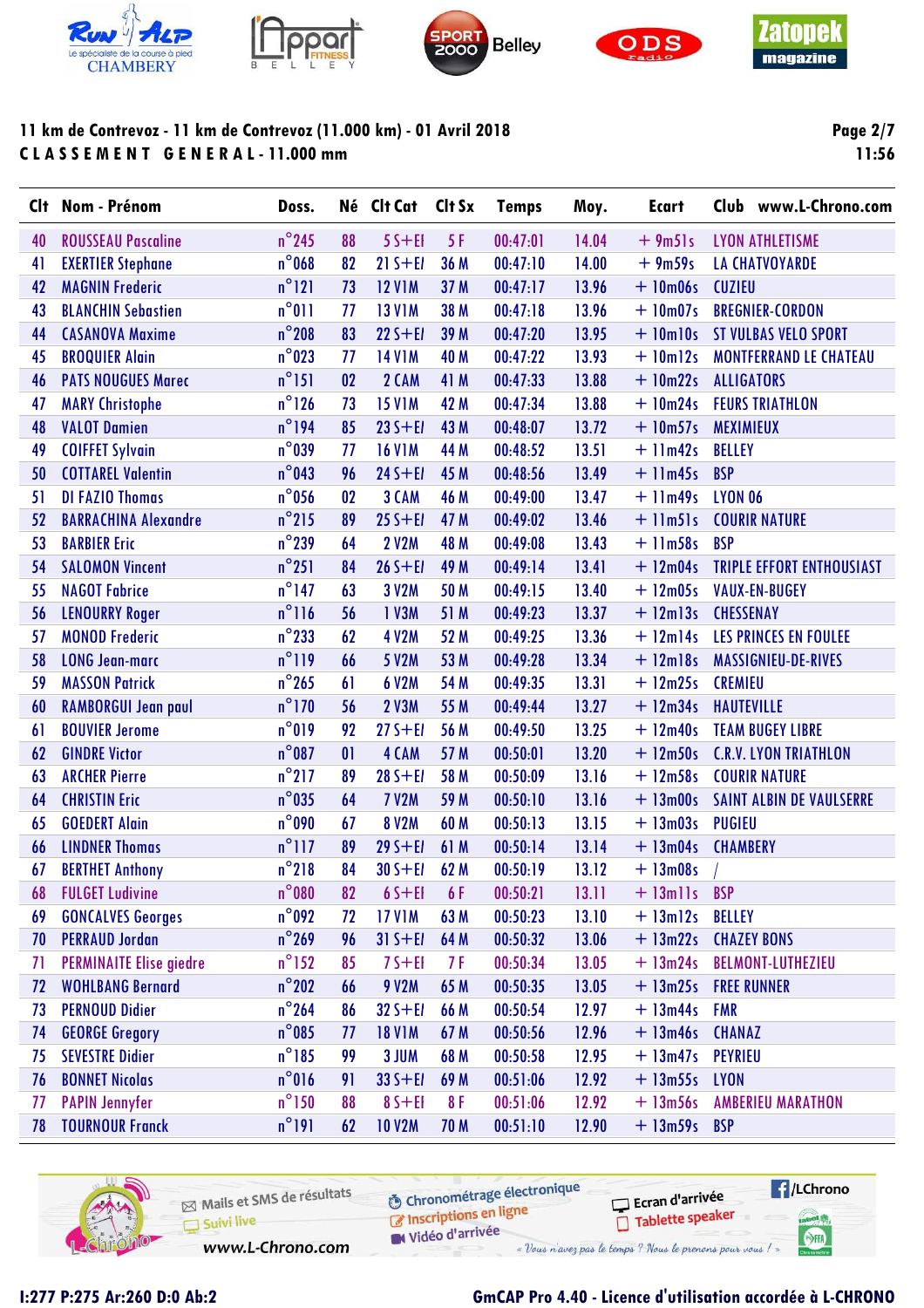









**Page 3/7** 11:56

|     | Clt Nom - Prénom           | Doss.           |    | Né Clt Cat Clt Sx |             | <b>Temps</b> | Moy.  | <b>Ecart</b>   | Club www.L-Chrono.com      |
|-----|----------------------------|-----------------|----|-------------------|-------------|--------------|-------|----------------|----------------------------|
| 79  | <b>CHAUME Emmanuel</b>     | $n^{\circ}$ 030 | 59 | 11 V2M            | 71 M        | 00:51:20     | 12.86 | $+ 14$ m $10s$ | <b>RUN ALP</b>             |
| 80  | <b>GOESSENS Gilbert</b>    | $n^{\circ}091$  | 61 | <b>12 V2M</b>     | 72 M        | 00:51:22     | 12.85 | $+$ 14m12s     | <b>JUJURIEUX</b>           |
| 81  | <b>FONTAINE Julien</b>     | $n^{\circ}$ 205 | 87 | $34 S + E1$       | 73 M        | 00:51:23     | 12.84 | $+$ 14m13s     | <b>ASA BELLEY</b>          |
| 82  | <b>BARBAUX Alexandre</b>   | $n^{\circ}$ 006 | 80 | $35 S + E1$       | 74 M        | 00:51:28     | 12.83 | $+$ 14m17s     | <b>MARCHE N' FITNESS</b>   |
| 83  | <b>MAYER Jean michel</b>   | $n^{\circ}$ 213 | 53 | 3 V3M             | 75 M        | 00:51:28     | 12.83 | $+$ 14m17s     | <b>BOURG EN BRESSE</b>     |
| 84  | <b>GONNARD Michael</b>     | $n^{\circ}$ 093 | 83 | $36 S + E1$       | 76 M        | 00:51:35     | 12.80 | $+ 14m24s$     | <b>PEYRIEU</b>             |
| 85  | <b>FAUQUET Pierre</b>      | $n^{\circ}$ 073 | 86 | $37 S + E1$       | 77 M        | 00:51:44     | 12.76 | $+14m33s$      | <b>CHARNAY LES MACON</b>   |
| 86  | <b>BURIGNAT Louis</b>      | $n^{\circ}$ 027 | 97 | $38S + EI$        | 78 M        | 00:51:49     | 12.74 | $+ 14m39s$     | <b>TRISPIRIDON OYONNAX</b> |
| 87  | <b>DUCHATEAU Laurent</b>   | $n^{\circ}$ 214 | 67 | <b>13 V2M</b>     | 79 M        | 00:51:52     | 12.73 | $+ 14m42s$     | <b>VIRIEU LE GRAND</b>     |
| 88  | <b>DUBOCLARD Gilles</b>    | $n^{\circ}$ 063 | 66 | <b>14 V2M</b>     | <b>80 M</b> | 00:51:53     | 12.72 | $+ 14m43s$     | <b>CULOZ</b>               |
| 89  | <b>MARY Antoine</b>        | $n^{\circ}$ 128 | 02 | 5 CAM             | 81 M        | 00:51:55     | 12.72 | $+$ 14m44s     | <b>FEURS TRIATHLON</b>     |
| 90  | <b>ANGE Remi</b>           | $n^{\circ}$ 002 | 72 | <b>19 V1M</b>     | 82 M        | 00:51:55     | 12.71 | $+ 14m45s$     | <b>BELLEY</b>              |
| 91  | <b>JACQUIOT Denis</b>      | $n^{\circ}106$  | 61 | <b>15 V2M</b>     | 83 M        | 00:51:57     | 12.71 | $+ 14m46s$     | <b>BSP</b>                 |
| 92  | <b>MARRET Vincent</b>      | $n^{\circ}$ 123 | 90 | $39 S + E1$       | 84 M        | 00:51:59     | 12.70 | $+ 14m49s$     | <b>PREMEYZEL</b>           |
| 93  | <b>PELLE VOISIN Cedric</b> | $n^{\circ}$ 253 | 82 | $40 S + EI$       | 85 M        | 00:52:03     | 12.68 | $+ 14m53s$     | <b>BELLEY</b>              |
| 94  | <b>GERIN Fabrice</b>       | $n^{\circ}$ 086 | 82 | $41 S + E1$       | 86 M        | 00:52:06     | 12.67 | $+ 14m56s$     | <b>GRESY SUR AIX</b>       |
| 95  | <b>DIOP Samba</b>          | $n^{\circ}$ 058 | 73 | <b>20 V1M</b>     | 87 M        | 00:52:16     | 12.63 | $+15m05s$      | SAINT-DENIS-EN-BUGEY       |
| 96  | <b>GOUMAZ Gaetan</b>       | $n^{\circ}$ 097 | 81 | $42 S + E1$       | 88 M        | 00:52:17     | 12.63 | $+ 15m07s$     | <b>LYON</b>                |
| 97  | <b>BOLON Martial</b>       | $n^{\circ}014$  | 64 | <b>16 V2M</b>     | 89 M        | 00:52:38     | 12.54 | $+15m28s$      | <b>AIX-LES-BAINS</b>       |
| 98  | <b>BOUVIER Remi</b>        | $n^{\circ}$ 020 | 85 | $43 S + E1$       | <b>90 M</b> | 00:52:42     | 12.53 | $+ 15m32s$     | <b>LYON 01</b>             |
| 99  | <b>BEAU Pascal</b>         | $n^{\circ}$ 246 | 58 | <b>4 V3M</b>      | 91 M        | 00:52:58     | 12.46 | $+ 15m47s$     | <b>VILLE LA GRAND</b>      |
| 100 | <b>FATIGUET Martine</b>    | $n^{\circ}$ 072 | 80 | $95 + EI$         | 9 F         | 00:53:01     | 12.45 | $+ 15m51s$     | <b>PEYRIEU</b>             |
| 101 | <b>TURPIN Fabrice</b>      | $n^{\circ}$ 193 | 71 | <b>21 V1M</b>     | 92 M        | 00:53:10     | 12.42 | $+16m00s$      | <b>BELLEY</b>              |
| 102 | <b>DANIZET Loic</b>        | $n^{\circ}$ 048 | 73 | <b>22 V1M</b>     | 93 M        | 00:53:12     | 12.41 | $+ 16m02s$     | <b>AMBERIEU MARATHON</b>   |
| 103 | <b>RUELEN Anne</b>         | $n^{\circ}$ 179 | 69 | 1 VIF             | 10F         | 00:53:35     | 12.32 | $+ 16m25s$     | <b>AMBERIEU MARATHON</b>   |
| 104 | <b>POLYMEROS Patrick</b>   | $n^{\circ}$ 168 | 74 | <b>23 V1M</b>     | 94 M        | 00:53:41     | 12.30 | $+ 16m30s$     | <b>LA RAVOIRE</b>          |
| 105 | <b>MARY Irene</b>          | $n^{\circ}$ 127 | 71 | 2 V <sub>IF</sub> | 11F         | 00:53:42     | 12.29 | $+ 16m32s$     | <b>FEURS TRIATHLON</b>     |
| 106 | <b>MEUGNIER Patrick</b>    | $n^{\circ}$ 134 | 62 | <b>17 V2M</b>     | 95 M        | 00:53:44     | 12.29 | $+ 16m33s$     | <b>MONTCEL</b>             |
| 107 | <b>SACK Coline</b>         | $n^{\circ}$ 274 | 97 | $10 S + EI$       | 12F         | 00:53:46     | 12.28 | $+16m35s$      | <b>URBAN RUNNER</b>        |
| 108 | <b>REBOUX Frederic</b>     | $n^{\circ}$ 171 | 74 | <b>24 V1M</b>     | 96 M        | 00:53:47     | 12.27 | $+ 16m37s$     | <b>FEMILEC</b>             |
| 109 | <b>DOMINGUEZ Laurent</b>   | $n^{\circ}$ 060 | 76 | <b>25 V1M</b>     | 97 M        | 00:53:49     | 12.27 | $+ 16m39s$     | <b>CHAZEY-BONS</b>         |
| 110 | <b>CHEZE Philippe</b>      | $n^{\circ}$ 034 | 64 | <b>18 V2M</b>     | <b>98 M</b> | 00:53:54     | 12.25 | $+$ 16m44s     | LA BATIE-MONTGASCON        |
| Ш   | <b>NIVAUX Stephane</b>     | $n^{\circ}$ 262 | 76 | <b>26 V1M</b>     | 99 M        | 00:54:07     | 12.20 | $+ 16m56s$     | <b>PEYRIEU</b>             |
| 112 | <b>VUILLEROD Maelle</b>    | $n^{\circ}$ 200 | 90 | $11 S + E1$       | 13F         | 00:54:11     | 12.18 | $+17m00s$      | <b>MARCHAMP</b>            |
| 113 | <b>AYAT Sebastien</b>      | $n^{\circ}$ 005 | 87 | 44 S+EI 100 M     |             | 00:54:12     | 12.18 | $+ 17m01s$     | SAINT-DENIS-EN-BUGEY       |
| 114 | <b>GONZALEZ Remi</b>       | $n^{\circ}$ 096 | 92 | 45 S+EI 101 M     |             | 00:54:14     | 12.17 | $+17m04s$      | <b>ENTREMONT-LE-VIEUX</b>  |
| 115 | <b>DALAINE Antonin</b>     | $n^{\circ}$ 047 | 86 | 46 S+EI 102 M     |             | 00:54:30     | 12.11 | $+17m20s$      | <b>AIX-LES-BAINS</b>       |
| 116 | <b>PERRIN Corentin</b>     | $n^{\circ}$ 155 | 01 | 6 CAM             | 103M        | 00:54:31     | 12.11 | $+ 17m21s$     | <b>ARGIS</b>               |
| 117 | <b>BERTRAND Nicolas</b>    | $n^{\circ}010$  | 72 | <b>27 V1M</b>     | 104M        | 00:54:32     | 12.10 | $+17m22s$      | <b>BELLEY</b>              |
|     |                            |                 |    |                   |             |              |       |                |                            |

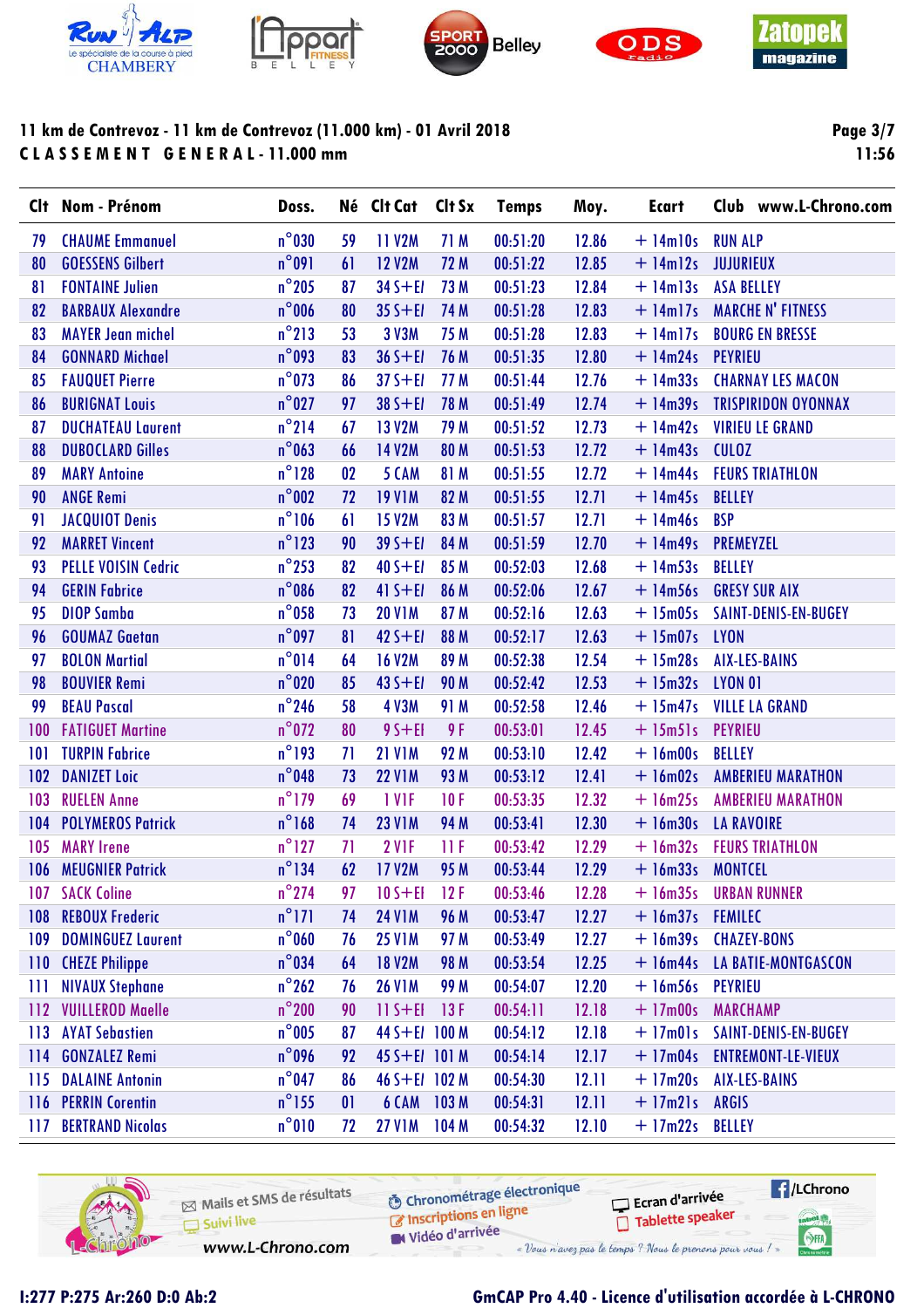









**Page 4/7 11:56**

|       | Clt Nom - Prénom              | Doss.           |    | Né Clt Cat Clt Sx |       | <b>Temps</b> | Moy.  | <b>Ecart</b>   | Club www.L-Chrono.com                |
|-------|-------------------------------|-----------------|----|-------------------|-------|--------------|-------|----------------|--------------------------------------|
| 118   | <b>PRIMATESTA David</b>       | $n^{\circ}$ 169 | 72 | <b>28 V1M</b>     | 105M  | 00:54:37     | 12.09 | $+17m26s$      | <b>NATTAGES</b>                      |
| 119   | <b>COIGNARD Isabelle</b>      | $n^{\circ}$ 040 | 90 | $12S + EI$        | 14F   | 00:54:38     | 12.08 | $+17m27s$      | <b>MORNANT</b>                       |
| 120   | <b>HUBAIL Julien</b>          | $n^{\circ}$ 252 | 89 | $47 S + E1$ 106 M |       | 00:54:40     | 12.08 | $+17m29s$      | <b>CULOZ</b>                         |
| 121   | <b>MONTMESSIN Loick</b>       | $n^{\circ}$ 139 | 96 | 48 S+EI 107 M     |       | 00:54:50     | 12.04 | $+17m40s$      | <b>CONTREVOZ</b>                     |
| 122   | <b>TREBOZ Cyprien</b>         | $n^{\circ}$ 192 | 02 | 7 CAM             | 108 M | 00:54:53     | 12.03 | $+17m42s$      | <b>YENNE</b>                         |
| 123   | <b>REYNAUD Romain</b>         | $n^{\circ}$ 173 | 91 | 49 S+EI 109 M     |       | 00:55:16     | 11.94 | $+ 18m06s$     | <b>TEAM BUGEY LIBRE</b>              |
| 124   | <b>POZZOBON Laurent</b>       | $n^{\circ}231$  | 88 | $50 S + E1 110 M$ |       | 00:55:17     | 11.94 | $+ 18m07s$     | <b>BELLEY</b>                        |
| 125   | <b>BERTHET Mickael</b>        | $n^{\circ}230$  | 87 | $51 S + E1 111 M$ |       | 00:55:20     | 11.93 | $+ 18$ m $10s$ | <b>BELLEY</b>                        |
| 126   | <b>PESENTI Gerald</b>         | $n^{\circ}$ 270 | 76 | <b>29 V1M</b>     | 112M  | 00:55:22     | 11.92 | $+$ 18 $m$ 12s | <b>BEARD</b>                         |
| 127   | <b>PITICCO Bruno</b>          | $n^{\circ}$ 166 | 61 | <b>19 V2M</b>     | 113M  | 00:55:35     | 11.87 | $+ 18m25s$     | <b>LA CHATVOYARDE</b>                |
| 128   | <b>THOME Guillaume</b>        | $n^{\circ}189$  | 84 | $52 S + E1$ 114 M |       | 00:55:39     | 11.86 | $+ 18m28s$     | <b>SEYSSEL</b>                       |
| 129   | <b>COIGNARD Jean-noel</b>     | $n^{\circ}041$  | 56 | 5 V3M             | 115 M | 00:55:40     | 11.86 | $+ 18m30s$     | <b>BRIGNAIS</b>                      |
| 130   | <b>BAREGE Rene</b>            | $n^{\circ}$ 244 | 63 | <b>20 V2M</b>     | 116 M | 00:55:41     | 11.85 | $+ 18m31s$     | <b>VOGLANS</b>                       |
| 131   | <b>BAVUZ Christophe</b>       | $n^{\circ}$ 254 | 72 | <b>30 V1M</b>     | 117M  | 00:55:43     | 11.85 | $+ 18m33s$     | <b>BSP</b>                           |
| $132$ | <b>DENIS Yannick</b>          | $n^{\circ}051$  | 62 | <b>21 V2M</b>     | 118 M | 00:55:44     | 11.84 | $+ 18m34s$     | <b>RUMILLY</b>                       |
| 133   | <b>BUISSON Fabien</b>         | $n^{\circ}$ 024 | 75 | <b>31 V1M</b>     | 119 M | 00:55:53     | 11.81 | $+ 18m43s$     | <b>LHUIS</b>                         |
| 134   | <b>INDERCHIT Christian</b>    | $n^{\circ}104$  | 67 | <b>22 V2M</b>     | 120 M | 00:55:55     | 11.81 | $+$ 18 $m44s$  | <b>GROSLEE ST BENOIT (ST BENOIT)</b> |
| 135   | <b>BURTIN Jean-Jacques</b>    | $n^{\circ}$ 277 | 76 | <b>32 V1M</b>     | 121 M | 00:56:04     | 11.77 | $+ 18m54s$     |                                      |
| 136   | <b>FRANCOIS Jean-baptiste</b> | $n^{\circ}$ 079 | 91 | 53 S+EI 122 M     |       | 00:56:05     | 11.77 | $+ 18m55s$     | <b>TEAM BUGEY LIBRE</b>              |
| 137   | <b>CHAUME Carine</b>          | $n^{\circ}$ 032 | 80 | $135 + E1$        | 15F   | 00:56:30     | 11.68 | $+19m19s$      | <b>BELLEY</b>                        |
| 138   | <b>PRAT Remi</b>              | $n^{\circ}$ 258 | 88 | 54 S+El 123 M     |       | 00:56:31     | 11.68 | $+19m20s$      | <b>LENTILLY</b>                      |
| 139   | <b>HERICOURT Matthieu</b>     | $n^{\circ}$ 220 | 90 | 55 S+EI 124 M     |       | 00:56:35     | 11.67 | $+19m25s$      | <b>AMBERIEU EN BUGEY</b>             |
| 140   | <b>BAVUZ Cedric</b>           | $n^{\circ}$ 255 | 77 | <b>33 V1M</b>     | 125 M | 00:56:40     | 11.65 | $+19m30s$      | <b>BOURG EN BRESSE</b>               |
| 141   | <b>PINCHON Michael</b>        | $n^{\circ}$ 164 | 73 | <b>34 V1M</b>     | 126 M | 00:56:48     | 11.62 | $+19m38s$      | <b>BSP</b>                           |
| 142   | <b>PACHE Cedric</b>           | $n^{\circ}$ 263 | 76 | <b>35 V1M</b>     | 127 M | 00:56:53     | 11.60 | $+19m43s$      | <b>TEAM FMR</b>                      |
| 143   | <b>BRESSON Sylvain</b>        | $n^{\circ}021$  | 70 | <b>36 V1M</b>     | 128 M | 00:56:58     | 11.59 | $+19m48s$      | S/L MIRIBEL ATHLE                    |
| 144   | <b>GOGUEY Nicolas</b>         | $n^{\circ}$ 278 | 78 | <b>37 V1M</b>     | 129 M | 00:57:14     | 11.53 | $+20m04s$      |                                      |
|       | 145 JOURNET Jerome            | $n^{\circ}108$  | 65 | <b>23 V2M</b>     | 130 M | 00:57:25     | 11.50 | $+20m14s$      | <b>BSP</b>                           |
|       | 146 FLEURY Frederic           | $n^{\circ}$ 267 | 60 | <b>24 V2M</b>     | 131 M | 00:57:32     | 11.47 | $+20m22s$      | <b>CULOZ</b>                         |
| 147   | <b>LAPIERRE Eric</b>          | $n^{\circ}113$  | 72 | <b>38 V1M</b>     | 132 M | 00:57:35     | 11.46 | $+20m24s$      | <b>MONTMERLE SUR SAONE</b>           |
| 148   | <b>DHUIEGE Bernard</b>        | $n^{\circ}$ 053 | 47 | 1 V4M             | 133 M | 00:57:43     | 11.44 | $+20m32s$      | <b>VIVIER DU LAC</b>                 |
| 149   | <b>ARMANET Claude</b>         | $n^{\circ}271$  | 72 | <b>39 V1M</b>     | 134 M | 00:57:45     | 11.43 | $+20m34s$      | <b>PORCIEU</b>                       |
| 150   | <b>BOLON Ivanne</b>           | $n^{\circ}013$  | 76 | 3 V <sub>IF</sub> | 16F   | 00:57:58     | 11.39 | $+20m48s$      | AS AIX-LES-BAINS*                    |
| 151   | <b>MORIZOT Sylvain</b>        | $n^{\circ}141$  | 73 | <b>40 V1M</b>     | 135 M | 00:58:08     | 11.35 | $+20m58s$      | <b>BELMONT-TRAMONET</b>              |
| 152   | <b>LOMETTI Melanie</b>        | $n^{\circ}118$  | 79 | $14S + EI$        | 17F   | 00:58:12     | 11.34 | $+21m01s$      | <b>LA COTE RUNNERS</b>               |
| 153   | <b>PETIT Valentin</b>         | $n^{\circ}$ 158 | 99 | 4 JUM             | 136 M | 00:58:23     | 11.31 | $+2$ lm $13s$  | <b>VEYRIER DU LAC</b>                |
| 154   | <b>DAGUERRE Elodie</b>        | $n^{\circ}$ 046 | 86 | $15 S + EI$       | 18F   | 00:58:24     | 11.30 | $+2$ lm $14s$  | <b>PONT D'AIN</b>                    |
| 155   | <b>REYMOND Michel</b>         | $n^{\circ}$ 279 | 74 | <b>41 V1M</b>     | 137 M | 00:58:49     | 11.22 | $+21m39s$      |                                      |
| 156   | <b>CHRISTIN Agnes</b>         | $n^{\circ}$ 036 | 72 | 4 V <sub>IF</sub> | 19F   | 00:58:50     | 11.22 |                | + 21m40s SAINT ALBIN DE VAULSERRE    |

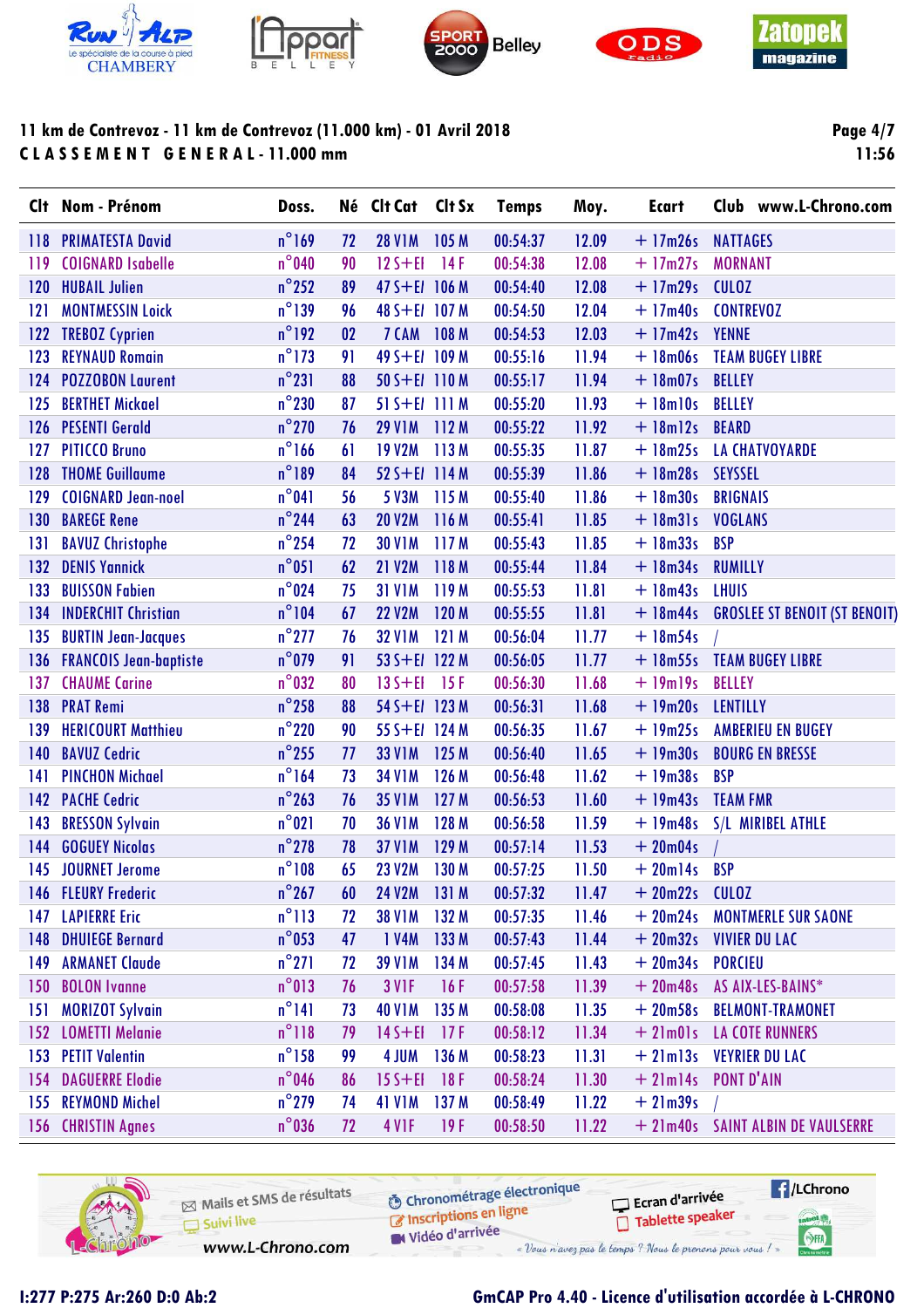









**Page 5/7** 11:56

|                  | Clt Nom - Prénom          | Doss.           |    | Né Clt Cat Clt Sx |            | <b>Temps</b> | Moy.  | <b>Ecart</b>    | Club www.L-Chrono.com      |
|------------------|---------------------------|-----------------|----|-------------------|------------|--------------|-------|-----------------|----------------------------|
| 157              | <b>BERTHIER Fabrice</b>   | $n^{\circ}221$  | 72 | <b>42 V1M</b>     | 138 M      | 00:58:51     | 11.22 | $+2$ lm4ls      | <b>CULOZ</b>               |
| 158              | <b>LAFFAY Eric</b>        | $n^{\circ}110$  | 60 | <b>25 V2M</b>     | 139 M      | 00:59:15     | 11.14 | $+22m05s$       | <b>BELMONT-LUTHEZIEU</b>   |
| 159              | <b>MARTIN Daniel</b>      | $n^{\circ}$ 125 | 51 | <b>6 V3M</b>      | 140 M      | 00:59:19     | 11.13 | $+22m09s$       | <b>AIX LES BAINS</b>       |
| 160              | <b>LAMBIN Anais</b>       | $n^{\circ}$ 112 | 90 | $16S + EI$        | 20F        | 00:59:22     | 11.12 | $+ 22$ mlls     | <b>LYON 3EME</b>           |
| 161              | <b>LATUNER Roseline</b>   | $n^{\circ}$ 114 | 75 | <b>5 V1F</b>      | 21F        | 00:59:30     | 11.10 | $+22$ ml9s      | <b>BELLEY</b>              |
| 162              | <b>PELLETIER William</b>  | $n^{\circ}$ 268 | 59 | <b>26 V2M</b>     | 141 M      | 00:59:46     | 11.04 | $+22m36s$       | <b>BSP</b>                 |
| 163              | <b>DUMOULIN Florent</b>   | $n^{\circ}$ 066 | 70 | <b>43 V1M</b>     | 142 M      | 00:59:54     | 11.02 | $+22m44s$       | <b>PONT D'AIN</b>          |
| 164              | <b>GENIQUET Florent</b>   | $n^{\circ}084$  | 71 | <b>44 V1M</b>     | 143 M      | 01:00:01     | 11.00 | $+ 22m51s$      | <b>POMPIER</b>             |
| 165              | <b>ROTHARMEL Celine</b>   | $n^{\circ}$ 178 | 82 | $17S + EI$        | 22F        | 01:00:02     | 10.99 | $+22m52s$       | AS AIX-LES-BAINS*          |
| 166              | <b>MANSOZ Yann</b>        | $n^{\circ}$ 234 | 72 | <b>45 V1M</b>     | 144 M      | 01:00:32     | 10.91 | $+ 23m21s$      |                            |
| 167              | <b>JANIN Arnaud</b>       | $n^{\circ}$ 235 | 74 | <b>46 V1M</b>     | 145 M      | 01:00:42     | 10.87 | $+23m32s$       | PEYRIEU                    |
| 168              | <b>MOUNIER Hubert</b>     | $n^{\circ}$ 142 | 60 | <b>27 V2M</b>     | 146 M      | 01:00:56     | 10.83 | $+23m46s$       | HAUTEVILLE-LOMPNES         |
| 169              | <b>VIALLET Francois</b>   | $n^{\circ}$ 197 | 72 | <b>47 V1M</b>     | 147 M      | 01:01:01     | 10.82 | $+ 23m51s$      | <b>MAGNIEU</b>             |
| 170              | <b>GINDRE Thierry</b>     | $n^{\circ}$ 088 | 63 | <b>28 V2M</b>     | 148 M      | 01:01:14     | 10.78 | $+24m04s$       | <b>ECULLY</b>              |
| 171              | <b>FORESY Lorene</b>      | $n^{\circ}$ 078 | 02 | 1 CAF             | 23F        | 01:01:39     | 10.71 | $+24m29s$       | <b>BEON</b>                |
| 172              | <b>FORESY Pierre</b>      | $n^{\circ}$ 077 | 73 | <b>48 V1M</b>     | 149 M      | 01:01:40     | 10.70 | $+24m30s$       | <b>BEON</b>                |
| 173              | <b>PERRIAND Monique</b>   | $n^{\circ}$ 154 | 59 | 1 V2F             | 24F        | 01:01:41     | 10.70 | $+ 24m31s$      | <b>BSP</b>                 |
| 174              | <b>CODEX Brigitte</b>     | $n^{\circ}$ 037 | 69 | 6 V <sub>IF</sub> | 25F        | 01:01:55     | 10.66 | $+24m44s$       | <b>VIRIEU-LE-PETIT</b>     |
| 175              | <b>CODEX Pascal</b>       | $n^{\circ}$ 236 | 60 | <b>29 V2M</b>     | 150 M      | 01:01:56     | 10.66 | $+24m45s$       | <b>BELLEY</b>              |
| 176              | <b>MANJOT Philippe</b>    | $n^{\circ}$ 266 | 57 | <b>7 V3M</b>      | 151 M      | 01:02:13     | 10.61 | $+25m03s$       | <b>PERONNAS</b>            |
| 177              | <b>MICHEL Philippe</b>    | $n^{\circ}$ 136 | 57 | <b>8 V3M</b>      | 152 M      | 01:02:14     | 10.61 | $+25m04s$       | <b>BRENS</b>               |
| 178              | <b>CHEVASSU Dorothee</b>  | $n^{\circ}$ 033 | 76 | 7 VIF             | 26F        | 01:02:16     | 10.60 | $+25m05s$       | AS AIX-LES-BAINS*          |
| 179              | <b>GONNET Aurelie</b>     | $n^{\circ}$ 095 | 79 | $18S + EI$        | 27F        | 01:02:17     | 10.60 | $+25m07s$       | <b>BSP</b>                 |
| 180              | <b>DUCHENE Fabienne</b>   | $n^{\circ}$ 065 | 64 | <b>2 V2F</b>      | <b>28F</b> | 01:02:20     | 10.59 | $+25m09s$       | <b>VILLES</b>              |
| 181              | <b>DELAUTRE Pascal</b>    | $n^{\circ}$ 050 | 76 | <b>49 V1M</b>     | 153 M      | 01:02:30     | 10.56 | $+25m20s$       | <b>BELLEY</b>              |
| 182              | <b>RUMIANO Jean louis</b> | $n^{\circ}$ 249 | 55 | <b>9 V3M</b>      | 154 M      | 01:02:36     | 10.55 | $+25m25s$       | <b>PONT DAIN</b>           |
| 183              | <b>GUADAGNIN Patrick</b>  | $n^{\circ}101$  | 57 | <b>10 V3M</b>     | 155 M      | 01:02:40     | 10.53 | $+25m30s$       | <b>CONTREVOZ</b>           |
| 184              | <b>ZUCCALI Michel</b>     | $n^{\circ}$ 204 | 63 | <b>30 V2M</b>     | 156 M      | 01:02:45     | 10.52 | $+25m35s$       | <b>VIRIGNIN</b>            |
| 185              | <b>MOUREY Pierre</b>      | $n^{\circ}$ 145 | 57 | 11 V3M            | 157M       | 01:02:53     | 10.50 | $+25m42s$       | <b>AIX LES BAINS</b>       |
| 186              | <b>GOEDERT Amelie</b>     | $n^{\circ}$ 089 | 98 | $19S + EI$        | 29F        | 01:03:29     | 10.40 | $+ 26$ ml9s     | <b>PUGIEU</b>              |
| 187              | <b>ASTIER Margot</b>      | $n^{\circ}$ 003 | 97 | $20 S + EI$       | 30 F       | 01:03:30     | 10.40 | $+ 26$ ml9s     | <b>BRENS</b>               |
| 188              | <b>LAISSUS Sylvie</b>     | $n^{\circ}$ 111 | 67 | 3 V2F             | 31F        | 01:03:48     | 10.35 | $+26m37s$       | <b>SAINT-PAUL</b>          |
| 189              | <b>PADEY Lionel</b>       | $n^{\circ}$ 148 | 68 | 31 V2M            | 158 M      | 01:03:52     | 10.34 | $+26m42s$       | <b>TRAIZE</b>              |
| 190 <sub>1</sub> | <b>JOSSELIN Valerie</b>   | $n^{\circ}$ 107 | 73 | 8 VIF             | 32F        | 01:04:04     | 10.30 | $+26m54s$       | <b>LYON 06</b>             |
| 191              | <b>RODRIGUEZ Philippe</b> | $n^{\circ}$ 228 | 62 | <b>32 V2M</b>     | 159 M      | 01:04:12     | 10.28 | $+27m01s$       | BELLEY                     |
| 192              | <b>BERCHTOLD Serge</b>    | $n^{\circ}$ 009 | 45 | <b>2 V4M</b>      | 160 M      | 01:04:14     | 10.28 |                 | + 27m03s F.A.S GD SACONNEX |
| 193              | <b>BAVUZ Julien</b>       | $n^{\circ}$ 256 | 78 | <b>50 V1M</b>     | 161 M      | 01:04:51     | 10.18 | $+27m41s$       |                            |
| 194              | <b>DE LORENZI Herve</b>   | $n^{\circ}241$  | 78 | <b>51 V1M</b>     | 162M       | 01:04:52     | 10.18 | + 27m42s BELLEY |                            |
|                  | 195 FERRERO Emilie        | $n^{\circ}$ 075 | 80 | $21 S + EI$       | 33 F       | 01:04:59     | 10.16 | + 27m49s BELLEY |                            |

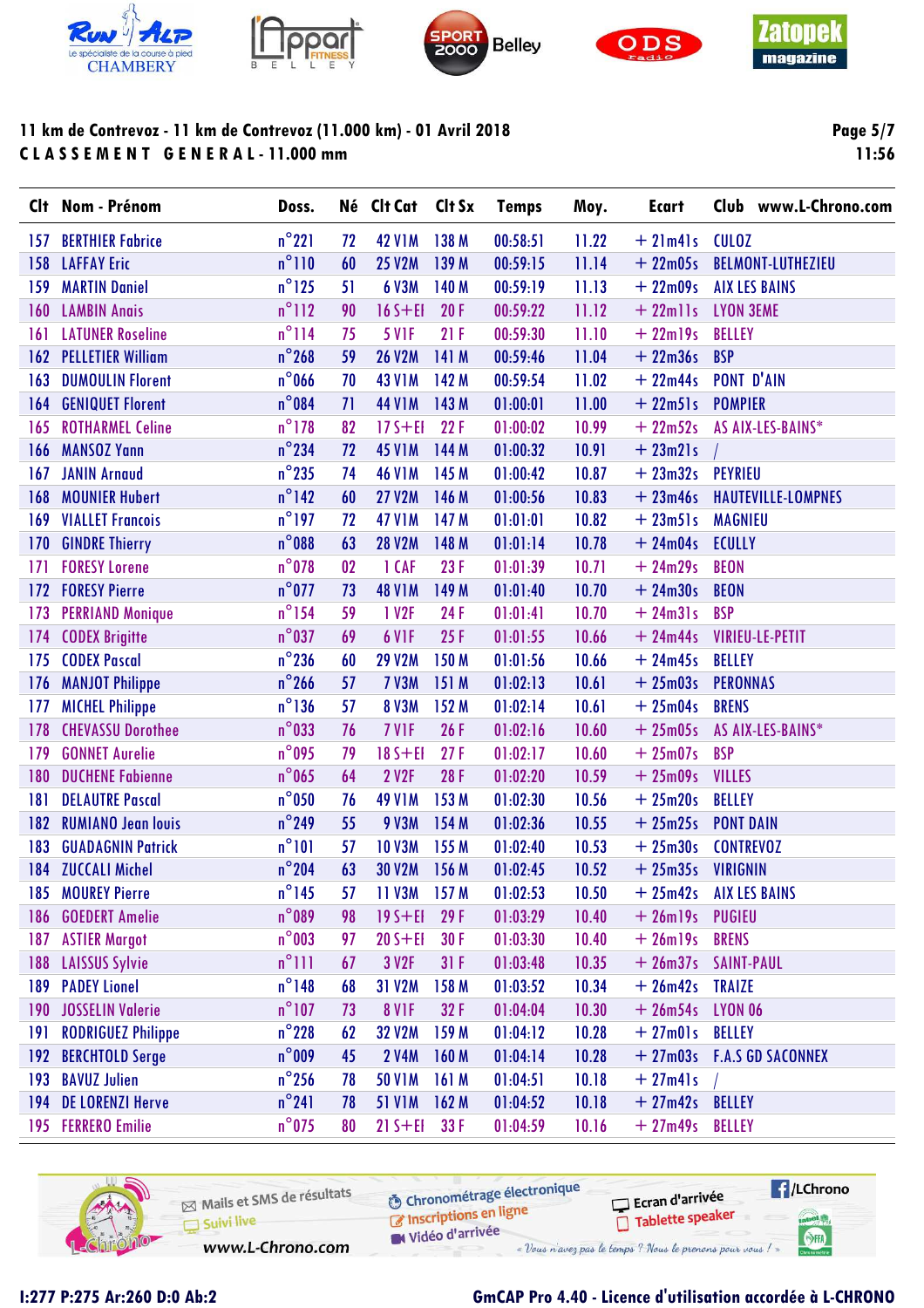









**Page 6/7** 11:56

| <b>CI</b> t | Nom - Prénom                        | Doss.           |    | Né Clt Cat        | Clt Sx | <b>Temps</b> | Moy.  | <b>Ecart</b>     | Club www.L-Chrono.com        |
|-------------|-------------------------------------|-----------------|----|-------------------|--------|--------------|-------|------------------|------------------------------|
| 196         | <b>RIERE Agnes</b>                  | $n^{\circ}$ 174 | 69 | 9 V <sub>IF</sub> | 34 F   | 01:05:11     | 10.13 | $+28m01s$        | <b>RC COLOMBIER SAUGNIEU</b> |
| 197         | <b>GUTTIN Florence</b>              | $n^{\circ}102$  | 70 | <b>10 V1F</b>     | 35F    | 01:05:14     | 10.12 | $+28m03s$        | <b>CUZIEU</b>                |
| 198         | <b>LENGRAND Jean marc</b>           | $n^{\circ}$ 115 | 59 | 33 V2M            | 163 M  | 01:05:17     | 10.11 | $+28m06s$        | <b>LUCEY</b>                 |
| 199         | <b>SCALIA Dominique</b>             | $n^{\circ}$ 183 | 76 | <b>52 V1M</b>     | 164 M  | 01:05:37     | 10.06 | $+28m27s$        | <b>BRENS</b>                 |
| 200         | <b>EMARD Fabienne</b>               | $n^{\circ}$ 067 | 77 | <b>11 V1F</b>     | 36F    | 01:05:54     | 10.02 | $+28m43s$        | <b>ARTEMARE</b>              |
| 201         | <b>VERGNON Henri pierre</b>         | $n^{\circ}$ 216 | 68 | 34 V2M            | 165 M  | 01:06:00     | 10.00 | $+28m50s$        | <b>LYON</b>                  |
| 202         | <b>SCALIA Severine</b>              | $n^{\circ}184$  | 79 | $22S + EI$        | 37F    | 01:06:02     | 10.00 | $+28m51s$        | <b>BRENS</b>                 |
| 203         | <b>VANDELLE Michel</b>              | $n^{\circ}$ 242 | 56 | <b>12 V3M</b>     | 166 M  | 01:06:09     | 9.98  | $+28m58s$        | <b>OZEREAU</b>               |
| 204         | <b>CARTANNAZ Pauline</b>            | $n^{\circ}029$  | 93 | $23S + EI$        | 38 F   | 01:06:11     | 9.97  | $+29m01s$        | <b>ENTREMONT LE VIEUX</b>    |
| 205         | <b>SAUREL Nicolas</b>               | $n^{\circ}181$  | 79 | 56 S+EI 167 M     |        | 01:06:13     | 9.97  | $+29m02s$        | <b>MONTELIER</b>             |
| 206         | <b>PERROD Melanie</b>               | $n^{\circ}$ 156 | 89 | $24 S + EI$       | 39F    | 01:06:40     | 9.90  | $+29m29s$        | <b>AOSTE</b>                 |
| 207         | <b>THACKER Fabrice</b>              | $n^{\circ}$ 275 | 63 | 35 V2M            | 168 M  | 01:06:49     | 9.88  | $+29m39s$        | <b>ANDERT</b>                |
| 208         | <b>THACKER Claudia</b>              | $n^{\circ}$ 187 | 64 | <b>4 V2F</b>      | 40F    | 01:06:51     | 9.88  | $+29m40s$        | <b>ANDERT ET CONDON</b>      |
| 209         | <b>SACK Caroline</b>                | $n^{\circ}$ 272 | 68 | 5 V2F             | 41 F   | 01:06:52     | 9.87  | $+29m41s$        |                              |
| 210         | <b>MORIZOT Sabine</b>               | $n^{\circ}$ 140 | 74 | <b>12 V1F</b>     | 42F    | 01:07:40     | 9.75  | $+30m30s$        | <b>BELMONT-TRAMONET</b>      |
| 211         | <b>JACOTY Myriam</b>                | $n^{\circ}105$  | 84 | $25 S + EI$       | 43F    | 01:07:56     | 9.72  | $+30m46s$        | <b>CHARNAY LES MACON</b>     |
| 212         | <b>MAZUIR Marc</b>                  | $n^{\circ}$ 211 | 42 | <b>3 V4M</b>      | 169 M  | 01:08:06     | 9.69  | $+30m56s$        | <b>BIZIAT ENDURANCE</b>      |
| 213         | <b>BERTHAUD Franck</b>              | $n^{\circ}$ 232 | 65 | 36 V2M            | 170 M  | 01:08:07     | 9.69  | $+30m57s$        | <b>BRENS</b>                 |
| 214         | <b>BRONDY Guillaume</b>             | $n^{\circ}022$  | 83 | 57 S+EI 171 M     |        | 01:08:15     | 9.67  | $+31m05s$        | LILLE                        |
| 215         | <b>GRANGE Carole</b>                | $n^{\circ}$ 098 | 71 | <b>13 V1F</b>     | 44 F   | 01:08:28     | 9.64  | $+31ml8s$        | <b>CONTREVOZ</b>             |
| 216         | <b>FORCAMIDAN Jean-noel</b>         | $n^{\circ}$ 076 | 72 | <b>53 V1M</b>     | 172 M  | 01:08:29     | 9.64  | $+31ml9s$        | <b>CONTREVOZ</b>             |
| 217         | <b>SAUREL SELLIER Sophie</b>        | $n^{\circ}182$  | 80 | $26 S + EI$       | 45 F   | 01:08:30     | 9.64  | $+31m20s$        | <b>MONTELIER</b>             |
| 218         | <b>GSELL Anne</b>                   | $n^{\circ}100$  | 68 | 6 V2F             | 46 F   | 01:08:32     | 9.63  | $+31m22s$        | <b>TRITYC</b>                |
| 219         | <b>M'GARRECH Habib</b>              | $n^{\circ}$ 135 | 78 | <b>54 V1M</b>     | 173 M  | 01:08:53     | 9.58  | $+31m42s$        | <b>BELLEY</b>                |
| 220         | <b>RENAUD Romain</b>                | $n^{\circ}$ 172 | 89 | $58 S + E1$       | 174M   | 01:09:34     | 9.49  | $+32m24s$        | <b>CHAZEY BONS</b>           |
| 221         | <b>CHEVALIER Didier</b>             | $n^{\circ}260$  | 62 | 37 V2M            | 175 M  | 01:09:47     | 9.46  | $+32m37s$        | <b>VIRIGNIN</b>              |
| 222         | <b>ROBINEAUX Arnaud</b>             | $n^{\circ}$ 177 | 69 | <b>55 V1M</b>     | 176 M  | 01:09:47     | 9.46  | $+32m37s$        | <b>LYON 04</b>               |
| 223         | <b>COURTOIS Catherine</b>           | $n^{\circ}$ 045 | 68 | <b>7 V2F</b>      | 47F    | 01:09:53     | 9.45  | $+32m43s$        | SAINT-JEAN-DE-CHEVELU        |
| 224         | <b>BOERI Gerard</b>                 | $n^{\circ}012$  | 53 | <b>13 V3M</b>     | 177M   | 01:10:53     | 9.31  | + 33m43s SEYSSEL |                              |
| 225         | <b>KOLB GUIDERDONI Jean patrick</b> | $n^{\circ}109$  | 52 | 14 V3M            | 178 M  | 01:11:02     | 9.29  | $+33m51s$        | <b>BRIGNAIS</b>              |
| 226         | <b>MESSIER Emilie</b>               | $n^{\circ}$ 133 | 82 | $27 S + EI$       | 48 F   | 01:11:03     | 9.29  | $+33m53s$        | <b>FEMILEC</b>               |
| 227         | <b>GRANDVAUX Chantal</b>            | $n^{\circ}$ 207 | 60 | <b>8 V2F</b>      | 49 F   | 01:11:04     | 9.29  | $+33m54s$        | <b>TREFFORT</b>              |
| 228         | <b>AUSTRUI Sandra</b>               | $n^{\circ}$ 004 | 77 | <b>14 V1F</b>     | 50F    | 01:11:36     | 9.22  | $+34m26s$        | <b>CONZIEU</b>               |
| 229         | <b>VINCENT Yoan</b>                 | $n^{\circ}$ 237 | 81 | 59 S+El 179 M     |        | 01:12:17     | 9.13  | $+35m07s$        | <b>SEYSSEL</b>               |
| 230         | <b>VINCENT Sophie</b>               | $n^{\circ}$ 238 | 83 | $28 S + EI$       | 51 F   | 01:12:18     | 9.13  | $+35m08s$        | <b>SEYSSEL</b>               |
| 231         | <b>GONNARD ARMAND Julie</b>         | $n^{\circ}$ 094 | 88 | $29S + EI$        | 52F    | 01:12:40     | 9.08  | $+35m29s$        | <b>BELLEY</b>                |
| 232         | <b>PIERREGROSSE Isabelle</b>        | $n^{\circ}$ 163 | 69 | <b>15 V1F</b>     | 53F    | 01:12:41     | 9.08  | $+35m30s$        | <b>CHINDRIEUX</b>            |
| 233         | <b>PERRUCHOD Roland</b>             | $n^{\circ}$ 223 | 45 | <b>4 V4M</b>      | 180 M  | 01:13:07     | 9.03  | $+35m56s$        | <b>GENEVE</b>                |
| 234         | <b>MOUREY Veronique</b>             | $n^{\circ}$ 146 | 59 | 9 V2F             | 54 F   | 01:13:13     | 9.02  | $+36m02s$        | <b>AIX LES BAINS</b>         |